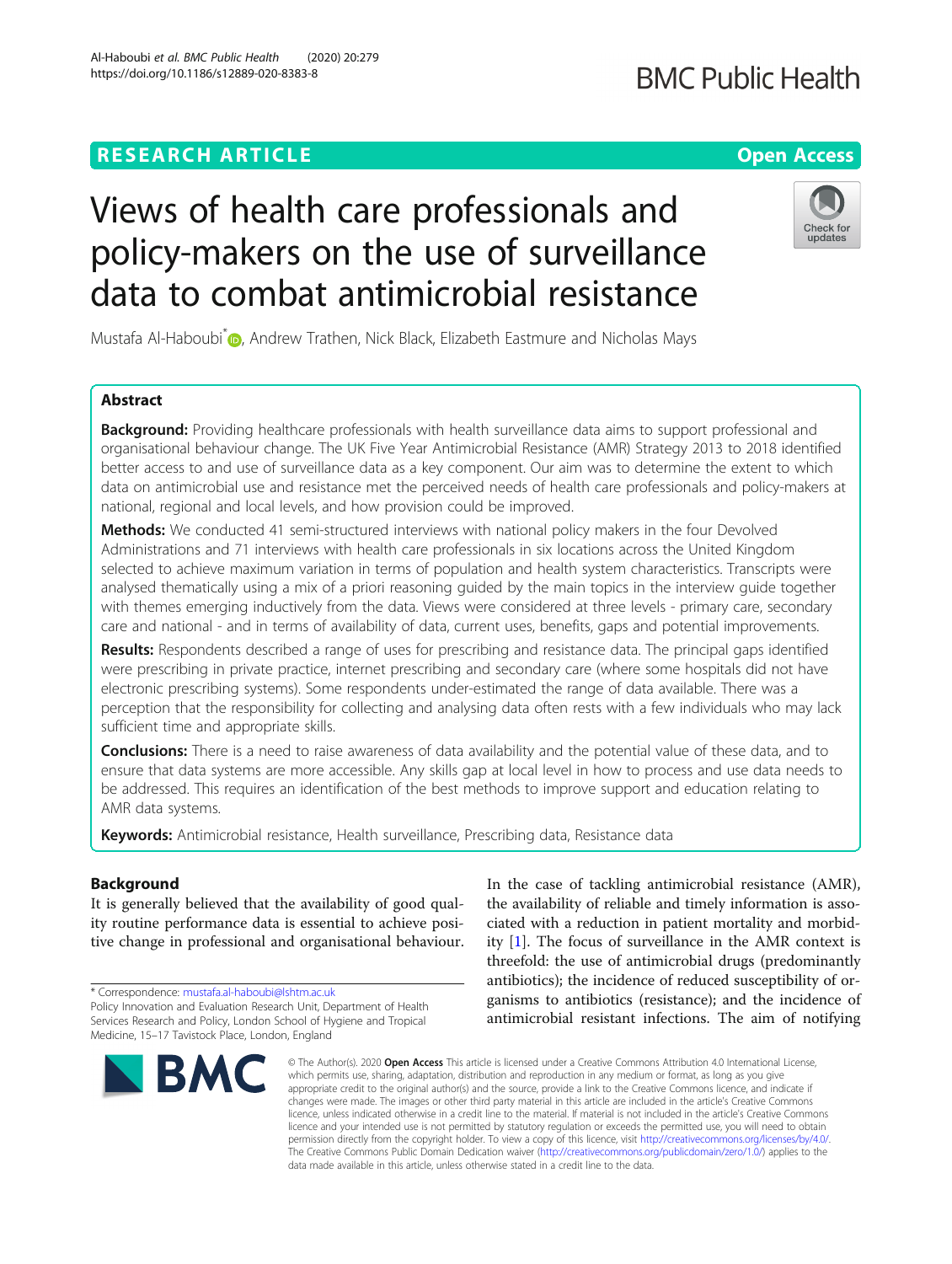prescribers and other interested parties as soon as possible is to improve the appropriateness of therapy for treating resistant pathogens, to deal with outbreaks effectively and to allow strategies to be formulated to reduce or prevent any further development of resistance [[2\]](#page-9-0).

The importance of such data was recognised in the UK in the Five Year Antimicrobial Resistance Strategy 2013 to 2018 [\[3](#page-9-0)], which identified "better access to and use of surveillance data" as one of its seven key areas for action. Considerable investment was made in surveillance systems over the life-course of the Strategy [\[4,](#page-9-0) [5\]](#page-9-0).

In England, during the first year of the Strategy, a surveillance programme for antimicrobial utilisation and resistance (ESPAUR) was implemented. Its first report in 2014 provided data on antibiotic use (both in primary and secondary care) and on resistance to antibiotics. The report provided a baseline for monitoring subsequent changes [\[4](#page-9-0)]. Other developments in England were the introduction of the Second Generation Surveillance System for reporting of infectious diseases and antimicrobial resistance in humans, and an electronic system for reporting infections with carbapenamase-producing organisms [[5](#page-9-0)]. Users of this information are wideranging and include prescribers, microbiologists, infection control practitioners, purchasers of health care, regulatory bodies, public health authorities and pharmaceutical companies [\[2](#page-9-0)]. The Devolved Administrations in the UK are working towards achieving the systems available in England. The Northern Ireland Public Health Agency produced its first report on the surveillance of antimicrobial use and resistance in Northern Ireland in 2017 [\[6](#page-9-0)] and sends general practitioner (GP) practices individualised "Compass" Reports that describe their prescribing levels relative to neighbouring practices and the Province. Wales produces a range of annual reports alongside point prevalence surveys. Finally, Scotland produces a single annual report for animal and human health, and has made considerable recent progress in developing an integrated data platform that brings together infection-related data from a number of datasets [\[7](#page-9-0)]. However, progress appears to have paused currently, and there are no plans to make the platform publicly accessible. A quality improvement platform, Discovery, has some resistance and use measures available to authorised users across Scotland [[8\]](#page-9-0).

Our aim was to determine the extent to which existing antimicrobial utilisation and resistance data meet the perceived needs of health care professionals at national, regional and local levels, and how provision could be improved to contribute to the framing of the new UK AMR National Action Plan 2019–2024 [\[9](#page-9-0)] published in January 2019. Our objectives were to understand the views of a wide range of relevant practitioners and managers at local, regional and national level. This was part of a larger study investigating how data had been used, not only in human health care but in animal health as well, to effect changes in behaviour and their impacts [[10\]](#page-9-0).

# **Methods**

The study employed semi-structured interviews with staff at national level in each part of the UK (England, Scotland, Wales and Northern Ireland) and at a local level in six case study sites across the UK. Respondents at national level comprised policy-makers from relevant UK Government Departments (including Department of Health and Social Care and Public Health England and the Department of Environment, Food and Rural Affairs) and in the Devolved Administrations (including members of the Scottish Antimicrobial Prescribing Group; Health Protection Scotland; Public Health Wales; Northern Ireland Public Health Agency; Northern Ireland Strategic Antimicrobial Resistance and Healthcareassociated Infection [SAMRHAI] group and the Northern Ireland Health and Social Care Board), members of the High Level Steering Group responsible for overseeing delivery of the Strategy, and experts in the field of human and animal health surveillance.

The sampling strategy for the case study sites employed a maximum variation design taking into account a range of characteristics that might influence experiences and views of respondents at local level. These included antibiotic prescribing levels, deprivation levels, urban/rural nature and agricultural activities. In recognition of the wide range of professionals utilising such data, the local sampling strategy included not only primary and secondary care medical prescribers and users of resistance data but also local commissioners of services (based in Clinical Commissioning Groups [CCGs] in England and the equivalent organisations in Wales, Scotland and Northern Ireland).

The interviews broadly followed a topic guide and covered many aspects of the UK AMR Strategy relevant to the use of antimicrobial utilisation and resistance data, with the topic guide being tailored to the role of the interviewee (Supplementary file [1](#page-9-0) and [2](#page-9-0)). The interviewers tested and refined the topic guide as a group, and initial interviews of each team member were observed by EE to ensure a consistent approach. The interviewers were experienced qualitative researchers (from non-medical or microbiological sciences backgrounds) working in the field of health services research and health policy evaluation. The interviews took place between March 2017 and June 2018, and lasted an average of 60 min. Interviews were conducted face-to-face or over the telephone, audio recorded and transcribed using an external transcription service.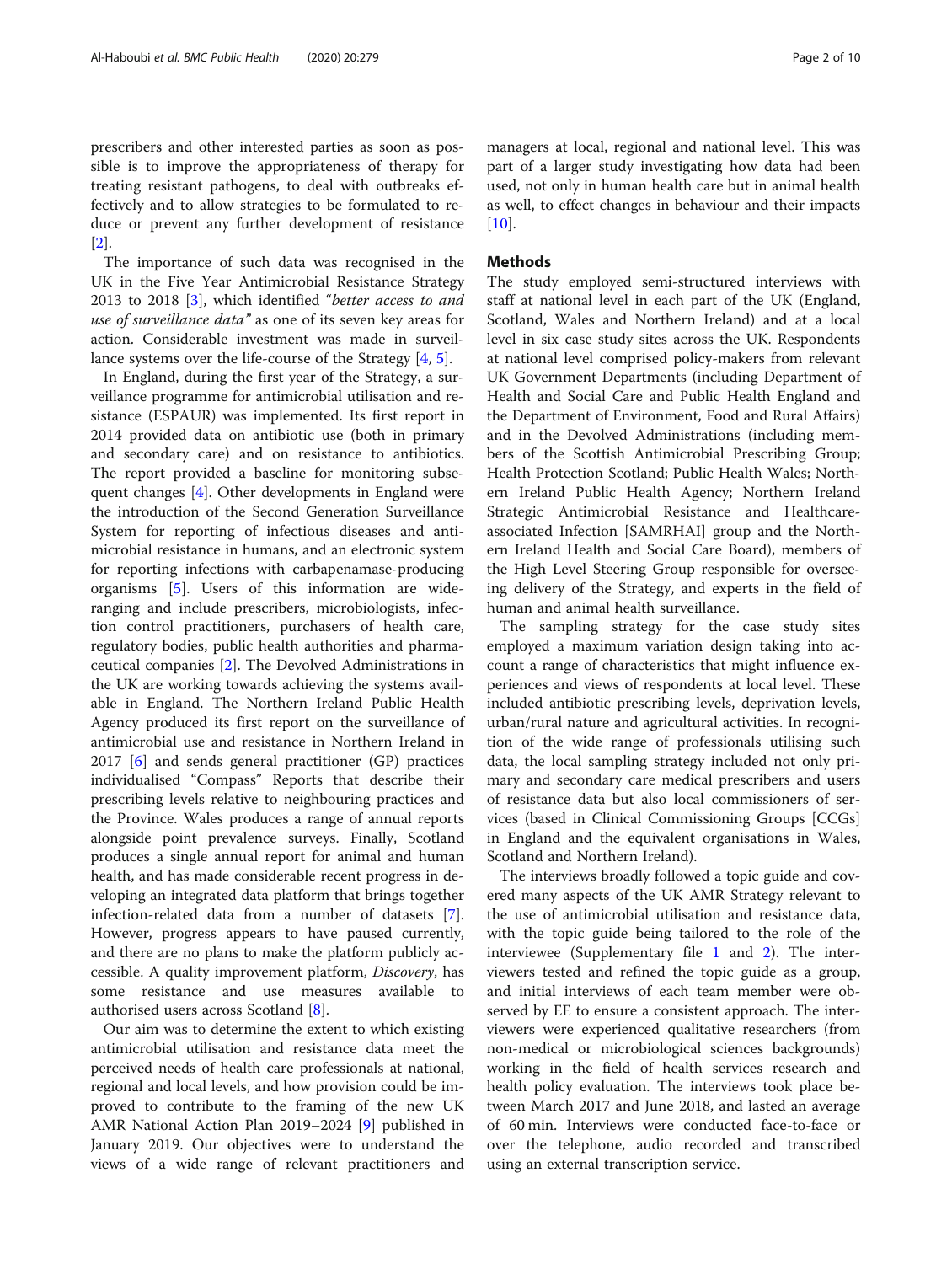As a commissioned evaluation of the implementation of a government strategy, we adopted a 'realist' or 'subtle realist' position, whereby we acknowledge the presence of an external independent world "out there" (for example biological mechanisms), whilst also accepting that these phenomena can ultimately only be understood using our interpretation of them [[11\]](#page-9-0). Interview data were analysed thematically. First level coding was based on themes from the research questions and interview topic guides, and other themes identified inductively from the data. The research team independently read and coded transcripts, and as a group discussed initial themes before agreeing main themes and sub-themes for further analysis, consistent with a 'constant comparison' approach to qualitative data interpretation [[12\]](#page-9-0). Interview transcripts were coded using NVivo 11. Members of the research team interrogated the data repeatedly both within and across the cases in order to understand key issues.

The findings were anonymised to protect the identity of informants. However, quotes include a reference to the informant's role to provide a context for the views expressed.

Significant differences between prescribing, Infection Prevention and Control (IPC), and resistance data, meant that interview data were analysed separately for antibiotic use and for resistance. The views of respondents at the three principal levels in human health - primary care, secondary care and national - were also considered separately. Respondents' views were considered in terms of several a priori themes: availability of data; current uses; perceived problems and gaps; benefits; and suggested improvements.

## Results

A total of 41 interviews were conducted with national level staff and 71 with informants in the six case study areas: West Norfolk ( $n = 14$ : from a CCG, primary care, secondary care and local authority); Blackburn with Darwen ( $n = 12$ : from a CCG, primary care, secondary care and local authority); Derry/ Londonderry ( $n = 13$ : from primary care, secondary care and the Health and Social Care Board); Betsi Cadwaladr ( $n = 12$ : from primary care, secondary care and a Health Board); Glasgow  $(n = 11)$ : from primary care, secondary care and a Health Board) and Camden ( $n = 9$ : from a CCG, primary care, secondary care and local authority).

Prescribing and resistance data are predominantly used to monitor and improve prescribing practice as well as to prevent outbreaks of infections. Respondents identified gaps in the current provision of data, and made several suggestions for how current provision could be improved, in part, by taking into consideration the local context and the workforce needed to collect and analyse the data. The following sections describe these findings in greater detail.

# Prescribing data Primary care

Respondents identified several uses for prescribing data in primary care; first, assisting practitioners by enabling them to reflect on their current prescribing to improve their practice, with one respondent expressing the view that giving data to practitioners could be a powerful way of illustrating to individuals who overprescribe how they compare with their peers:

"I actually went to [an in-house] practice meeting and they'd just run it off [prescribing data] and they'd handed it out. There was a GP there and they just said, 'You know what? I have absolutely no idea why I prescribe more antibiotics than anyone else.' She was just, kind of, horrified because she said, 'Why would I ever know that, because I assume that I'm only giving them when they're needed? You know, people come in and they give talks on antimicrobial stewardship and I've always just thought well, you know, they're not talking about this. I'm absolutely bad,' and she was really open and honest about it. She just said, 'I'm just horrified at this data.' You know, that was the most powerful thing that I've ever seen with it was" (Antimicrobial Pharmacist)

Second, local commissioners of health services suggested that data could identify issues at practice level that needed to be addressed, as well as to advise GPs on what they should be prescribing. They also reported using prescribing data to compare the performance of GP practices over time, between practices and between areas. However, the process of identifying high-prescribing practices based on the proportion of their prescribed antibiotics that were in the "4 Cs" (clindamycin, cephalosporins, co-amoxiclav and ciprofloxacin) group of drugs often targeted in stewardship campaigns, was seen by one GP as potentially unfair on practices with fewer registered patients, as a small number of patients with complex medical conditions could be sufficient to identify the practice as a high prescriber. One respondent felt that this process might lead some practitioners to underprescribe antibiotics when they were clinically indicated:

" … I do recall a GP appraiser friend that was describing how she appraised a doctor; he said, 'oh, I am the lowest prescriber of antibiotics in entire [geographic location]', and was extremely proud, and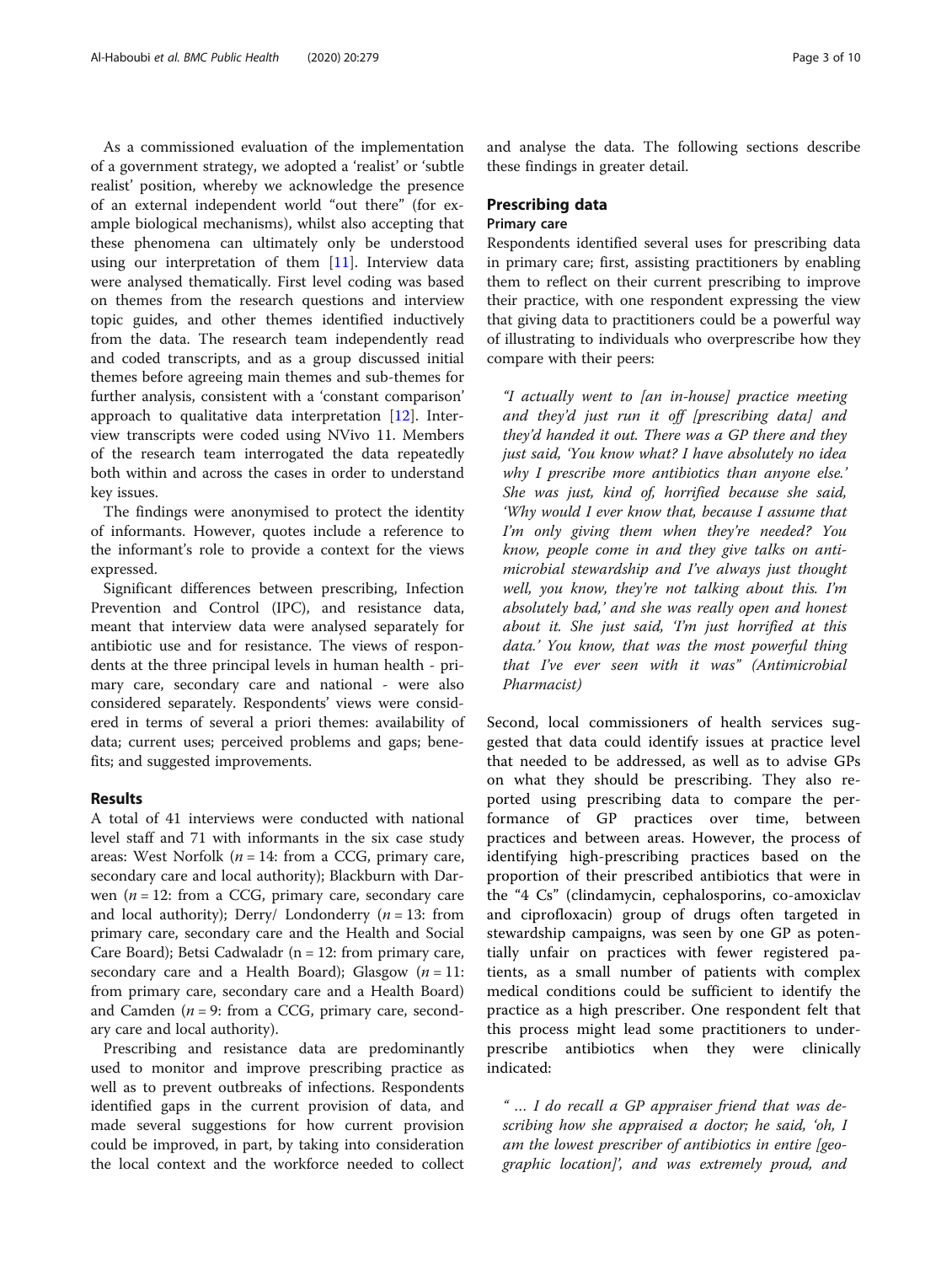didn't realise that probably being the lowest prescriber might mean that he didn't prescribe enough, that some patients were maybe being denied it whenever it was clinically appropriate to give it to them … " (GP Medical Advisor)

Although the benefits of having access to prescribing data in primary care were expressed in all of the case study sites, as well as in the interviews conducted at national level, local interviewees in the four countries felt that the formatting and presentation of the data could be improved:

"I think one of the most powerful tools we have is the data but I guess it's about not just sending them a spreadsheet and expecting them to interpret it themselves … ". (Antimicrobial Pharmacist)

A perceived gap in the data was that commissioners were unable to access the indications for individual prescriptions of antibiotics because they had only limited information on the patients' characteristics. For example, the ePACT2 system in England does not provide the indications for the prescription.

Respondents suggested the following six potential improvements to surveillance data on prescribing:

- Collecting data at more frequent intervals to take into account seasonal variations;
- Collecting data from a wider range of prescribers to enable non-medical prescribers (for example, nurse practitioners) to compare their prescribing against their peers;
- The provision of data in a more accessible format (for example, by adopting a 'traffic-light' system for the identification of prescribing outliers);
- Adopting an approach that is tailored to local circumstances through highlighting both the areas where more action is needed and the positive changes that have occurred locally, as argued by this respondent:

" … for example I'd like to know what percentage of the antibiotic prescribing that is going on in the community for UTIs [Urinary Tract Infections], that sort of breakdown, because it would help target, because we are doing lots of targeted interventions. Like we've recently come up with the hydration policy for nursing home residents where they're encouraged to drink more so that they prevent … they stop them getting UTIs and needing antibiotics and hospital admissions, so those sort of initiatives. But in terms of data I think it's really lacking." (Consultant Microbiologist)

 Linking prescribing volume and outcomes (such as secondary complications) in the data that are shared with prescribers in primary care, as well as capturing the number of patients experiencing side-effects of antibiotics (such as nausea) or the "numbers needed to harm" in data presented to clinicians.

# Secondary care

In hospitals, prescribing data were reported to be used as part of performance management systems within divisions and departments. It was felt that the production of "league tables" for prescribers within hospitals was important for motivating change in behaviour, as doctors were described as naturally competitive, and would not want to be at the bottom of any performance table. However, one respondent cautioned that prescribing data needed to be accurate if they were used to measure performance:

"The big danger with producing surveillance data is that it'd better be accurate, otherwise you're feeding rubbish centrally, which will produce a rubbish output that people will then be judged on." (Lead Consultant Microbiologist)

Respondents also identified limitations of current prescribing data systems. For instance, in some areas, respondents felt that annual prescribing surveys were not frequent enough. In some hospitals, it was still not possible to obtain prescribing levels by ward or by prescriber, as a result of paper-based prescribing requests, with the only available data being the amount of antibiotics issued in every ward on a weekly basis. The absence of electronic prescribing (e-prescribing) in some hospitals also precluded the ability to target stewardship interventions at individual prescribers who had not changed their prescribing following the introduction of guidelines. It also made it harder to detect and respond rapidly to issues that might arise as a result of changes in prescribing volumes, for example, side effects of medications, since these figures were currently about one month out of date. Further, it meant that the data often required considerable manipulation before they could be used, due to the reported unavailability of software that can process data and present them in a format that is accessible to users in secondary care, as explained by this respondent:

"I guess we don't have a hospital pharmacy prescribing system … And I guess the challenge there is it [usage data] needs significant data manipulation in order to get something meaning [ful] because you've got to make adjustments for daily divided doses and so forth … You'd make that adjustment, manipulate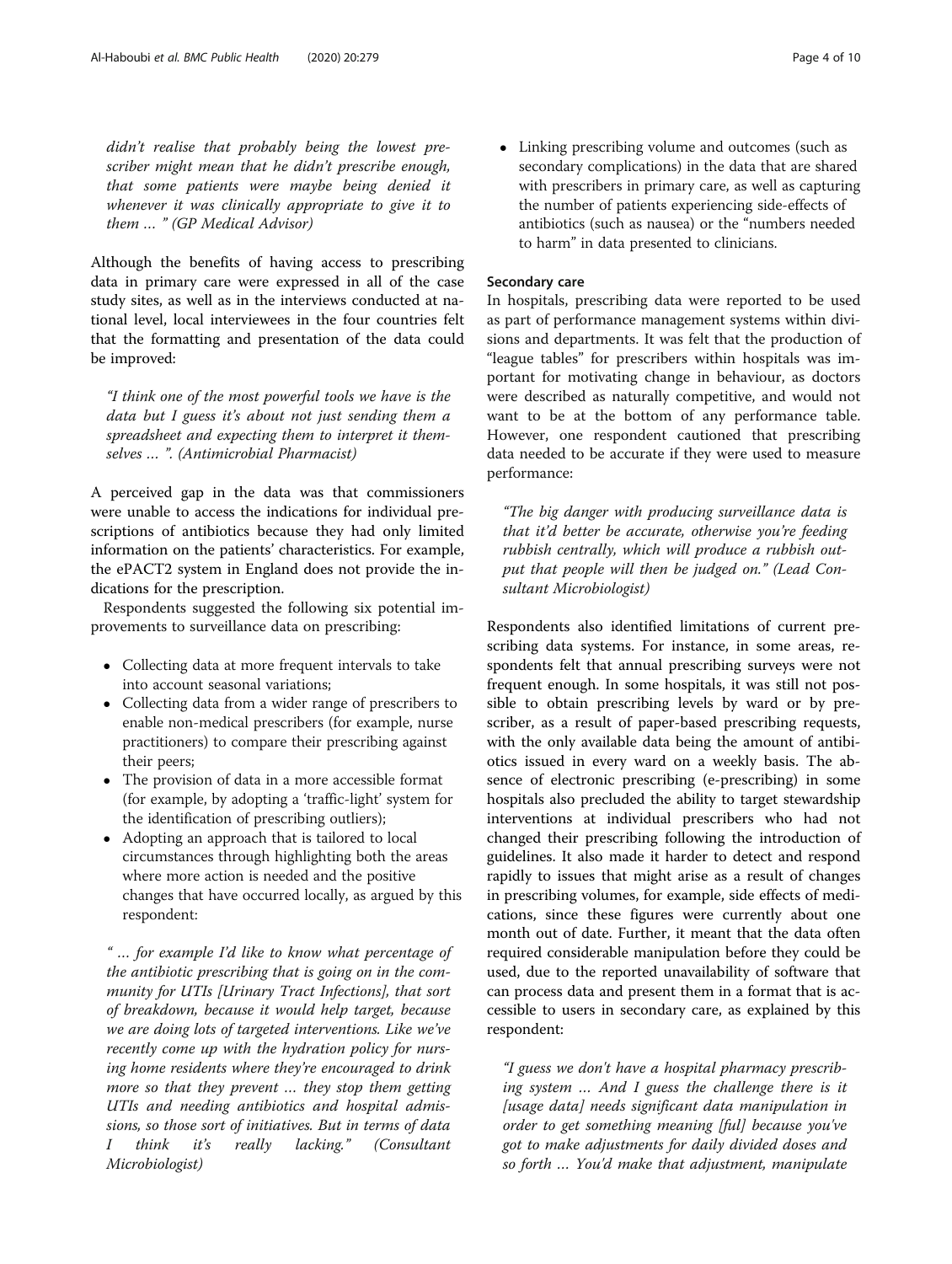it and it would then give you something meaningful. Whether the usage is high, medium, low." (Hospital Pharmacist)

One respondent noted a reliance on scarce in-house staff who have skills in processing data and presenting them in an accessible format, expressing the concern that if they moved on to another role, there could be a skills gap that would be challenging to fill.

Additionally, the time consumed in data collection (partly due to existing IT infrastructure limitations), combined with the difficulty of collecting relevant data, raised questions about the opportunity costs of collecting the data as explained by this interviewee:

"We've been presented with a form that has 20 something questions on it, and the questions relate to antimicrobial use in the last 28 days. Did somebody have a catheter at any stage in the last 28 days, and various other questions which relate to the patients, but not to how the patient is today, and how on earth am I going to, with any reliability, determine whether someone did or didn't have a catheter three weeks ago, on a different ward, on a different admission?" (Lead Consultant Microbiologist)

Another concern related to the process of producing surveillance reports, which could potentially create friction among colleagues with the risk that one group of clinicians would accuse the other of "policing" their colleagues.

Some interviews revealed a lack of awareness of some of the data already available. A non-executive member of a National Health Service (NHS) Trust hospital board expressed the desire for a tool to benchmark the hospital's prescribing levels against other hospitals in England, unaware that this is available through the Fingertips Portal [[13\]](#page-9-0).

Introducing e-prescribing throughout secondary care was often identified as a priority for the future, whilst acknowledging that persuading the NHS and the Government to invest in such systems would be a major challenge. Respondents described their expectations of what an e-prescribing system would deliver, suggesting, for example, that such a system would permit the examination of prescribing levels by ward and prescriber. The view was also held that being able to link prescribing with diagnoses and the ability to compare trends on the same ward over time without the threat of punitive actions from managers or regulators, would stimulate change, as this interviewee explained:

" … if I could say, okay, in respiratory over the winter months, on average we have 80% of patients on IV antibiotics; in the summer we've got 60% - oh, but this month we've only got 20% - that would be like, well, what's different? So, a prompt to go and look at that." (Chief Pharmacist)

One respondent, however, also pointed out that eprescribing would not eliminate the difficulties associated with data collection, as in some hospitals where these systems had been introduced, there continued to be problems with some prescribers still not stating the indications for their prescriptions.

National audits of antimicrobial usage were the second need reported by respondents, as these would enable hospital staff to compare themselves with similar hospitals across the country and with national benchmarks.

# National level

Similar to their use in primary and secondary care, prescribing data are used at national level for performance management. For example, NHS England uses prescribing information to "red flag" CCGs that over-prescribe. Prescribing data are also used to encourage good practice. For instance, in Scotland, the Scottish Antimicrobial Prescribing Group encourages practitioners to continue their good prescribing behaviour, on the assumption that low antibiotic prescribing and low infection rates equate to good practice, as explained by this interviewee:

"At board level … when you see somebody is good and gives you a gold star that says your performance is really good, your data is really good, it encourages you to do more." (Infectious Disease Physician).

Furthermore, one respondent felt that one of the platforms for presenting data in England (the Fingertips Portal) provided clinicians with sufficient guidance and tools for appropriate prescribing, and had been used as part of stewardship interventions to reduce prescribing.

However, a number of respondents at national level identified limitations of the current prescribing data systems. For example, the data collection process can be laborious (a similar limitation was identified by respondents at local level in secondary care).

Interviewees identified a gap in relation to private sector medical prescribing data and internet prescribing data, in particular, as one put it:

"We do have a small amount of independent sector prescribing that's collated by Quintiles IMS … But we have no assessment of what the high street is delivering essentially. We have no assessment about what's going on in the internet ... And internet prescribing as a whole and many of those it's going to be ... will be very difficult to determine because many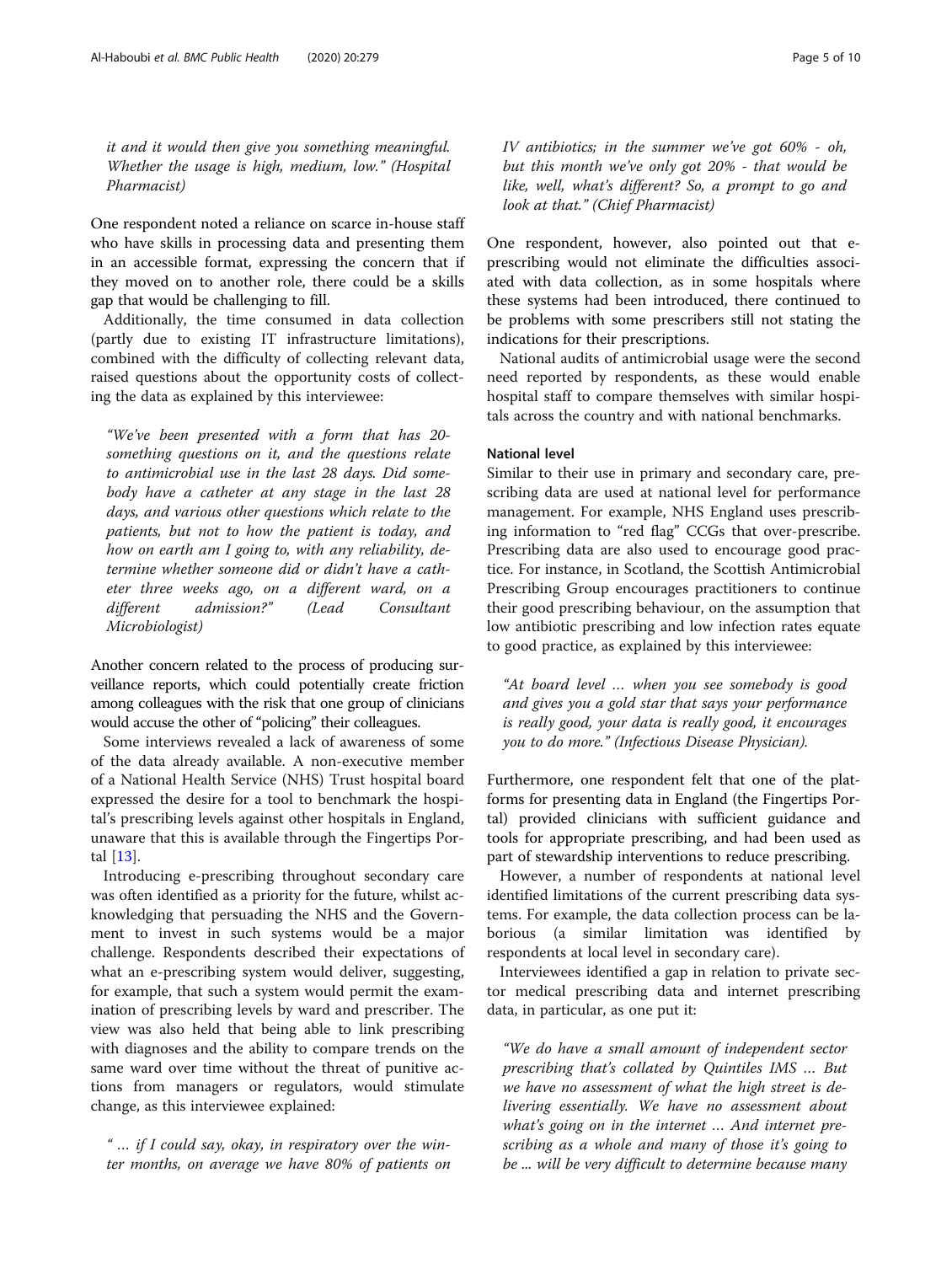of the providers are outside England and the UK." (Policy Official)

A gap was also identified in relation to private prescribing by some specialists, such as dermatologists, and by dentists, as well as veterinarians.

The absence of an accepted definition of "appropriate prescribing" also made it difficult to measure improvement as this official remarked:

"How are we actually going to measure improvements in appropriateness of prescribing? We can look at decreased prescribing, we can look at changes in patterns of resistance, but we can't actually measure appropriate prescribing. Unless somebody's come up with some novel way of doing it, but we don't have it." (Policy Official)

In addition to the limitations above, another respondent cast doubt on whether the provision of prescribing data, however robust, would make a difference to prescribing behaviour:

" … It's really hard to say whether any of it makes any difference, I'm not entirely sure, if you were to ask any GP, that they would know what their prescribing is like, I don't think any of them would probably be under any illusion about what they're doing … " (Pharmacist at Health Board)

The two wishes frequently expressed by national users of prescribing data were electronic prescribing in secondary care (see above) and closer integration with animal health and agriculture counterparts:

"We don't really have formal connections with veterinary, other than in certain research bits … in terms of veterinary medicine how much antimicrobial is being used, be that sales data, be that consumption geographically … I'm sure there are compounds that are being used in horticulture that are similar to human antimicrobials and antifungals, in particular, that may be having an issue for us further down the line. If we could capture all of that data" (Consultant Microbiologist with a role in national policy)

# Resistance data

# Primary care

There was no consensus among the respondents regarding the value of providing antimicrobial resistance data in primary care. One GP reported using local sensitivity data to inform her/his prescribing decisions for urinary tract infections. However, other respondents suggested that GPs would not be interested in receiving surveillance data on AMR, suggesting that this may be related to the excessive volume of information they already receive as this pharmacist noted:

" … GPs, I don't think would have any interest in [surveillance data] whatsoever, to be honest … I don't think so … Secondary care is, most definitely. They rely on it heavily. I think GPs get so inundated with information that to start giving them surveillance data, it's something that just goes straight in the bin, straight in delete, I'm afraid. It's interesting, but it's not something that's going to really change much, I don't think. They need to be told what to do. I know that's almost a nanny state or whatever, but that's what they want. They want, "This patient has this condition, this is what you give." (Pharmacist at Health Board)

There was also a concern that some of the data available on resistance and IPC (for example, the Clostridium difficile [C. diff] database) were not being utilised, and therefore were not contributing to new understanding or better identification of cases of healthcare-associated infections. Finally, one respondent noted a lack of compliance by certain bodies whose involvement was needed to produce good data. The following quote from a community nurse related to GP practices:

" … We have a problem, a current problem with the LMC [Local Medical Committee] advising GP practices that we need patient consent before they'll share any information but I ask for anonymised information and I don't need to know anything about the patient and under Section 251, I need to know that information purely for education and patient safety because it's a disease, C. diff is something that can be spread. But the LMC have decided that no" (Community Liaison Nurse)

However, a contrary view was expressed to the perceived "information overload" described above, in that some primary care users of resistance/IPC data suggested that the provision of easily accessible and timely information on emerging resistance patterns (that could influence prescribing decisions) was an area for improvement in primary care, as seen in this quotation:

" … it would be nice to, if there was an easily accessible table to say, in [geographic location], or in the [trust name] in [geographic location], the majority of UTIs are … whatever, or whatever, E. coli [Escherichia coli], and the first line drugs are this, and patterns resistance are increasing in this, this and this – you would like to have something like that, that'd be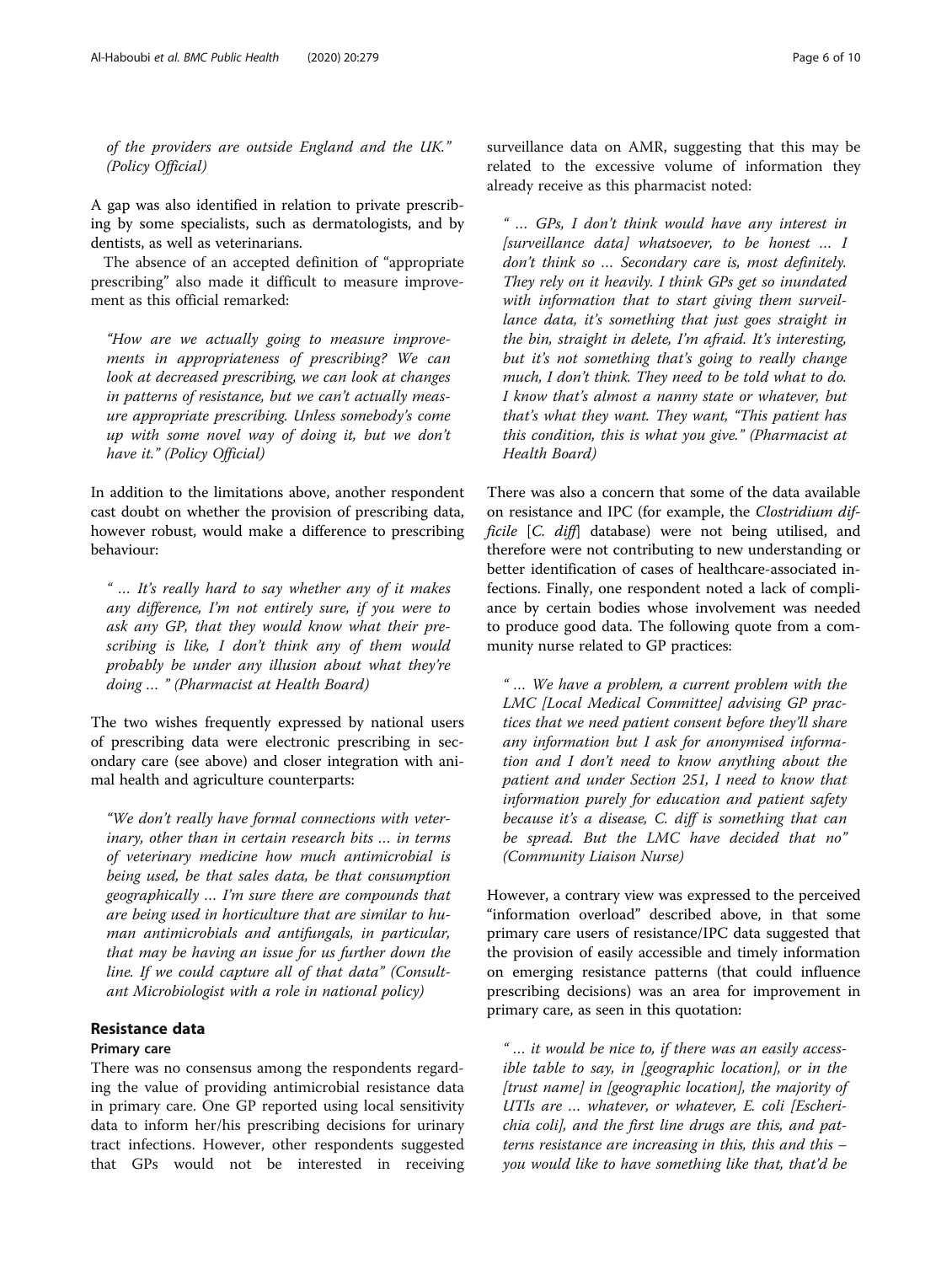very easy to use, but like the guidelines, where you can check it up online if you're interested, and maybe if it were updated, say, annually, would be brilliant; quarterly would be even better, if you could do something like that there, it'd be nice … " (General Practitioner)

Information currently available on platforms such as Fingertips is not at the level of detail and timeliness to meet these needs.

# Secondary care

IPC data produced in hospitals are used in quality improvement audits, and are, in certain instances, helpful in identifying links and patterns that are acted on to prevent future outbreaks of infections, when the necessary resources and capabilities are available. However, one view expressed was that there were too many data to sift through to obtain the information required:

"So we are constantly drowning in data stuff coming in reports … What we absolutely struggle with and we still struggle with is to get the key bits of data that we need" (IPC Nurse)

Three of the limitations of IPC and resistance data identified by respondents echoed similar limitations noted earlier in relation to prescribing data. These related to the format in which data are presented; the opportunity cost associated with collecting these data; and the gaps in the data. The two quotes below illustrate the views in relation to format and opportunity cost, respectively:

" … [Organisation name] do a lot of epidemiology for health boards in [geographic location], which is great, but again they send these very complex reports with, you know, all sorts of stuff on which is great for epidemiologists but I'm really not sure that your jobbing GP, junior doc, registrar, staff nurse, can make head nor tail of a load of box and whisker plots … " (Senior IPC Nurse)

" … why are we spending all our time doing it when, actually, we know the lessons to learn? Let's not bother doing it and focus our efforts on reducing gram negatives … " (Lead Nurse for IPC)

A further limitation identified in relation to resistance/ IPC data was the absence of data on community carriage levels, as shown in this quote:

" … my worry there is that there's just a lot of the stuff out there, very little strong data on what the community carriage rates are, and the more you

look, the more you'll find … " (Medical Director of Trust)

There were also doubts expressed over the accuracy of data available on Fingertips in England and the lack of adjustment for the case mix of patients treated in different hospitals.

Respondents discussed several priority areas for developing resistance data systems in secondary care in the future. One respondent asked for more detailed laboratory reports than are currently produced, including information on susceptibility of microorganisms to a wider range of antibiotics, to give clinicians greater freedom when deciding on the most appropriate antibiotic to prescribe. Another respondent expressed a desire for access to warning systems to issue alerts regarding healthcare associated infections:

"Warning systems would be good, so that if you have ... if you're talking about colonisations of MRSA [Methicillin-resistant Staphylococcus aureus], for example, what would be the expected number in a given area, so that you know you can actually set warning limits for individual wards … " (IPC Nurse)

Automating the methods of entering data into systems, to overcome the time spent currently in making submissions to national data systems, and ensuring that secondary care staff are allocated sufficient time to collect data, were also significant issues. However, there was no agreement regarding the benefit to hospital staff of receiving information on resistance and prescribing in the community.

# National level

A range of uses were identified for resistance data at national level. Firstly, data are used in research and this can help to raise awareness when picked up by the media. Resistance data can also be used to inform policy as identified by this official:

" … We know, for example, that about 30% of people going into hospital from care homes are carrying MRSA; they're colonised with MRSA. You only really know that from surveillance, and so that can inform your policy on screening in patients for MRSA and for decolonisation … that is really part of your evidence base for new interventions" (Policy Official)

Related to the above, resistance data help service providers and commissioners plan services and react to emerging trends, and enable them to alert the public to take precautions during outbreaks, as explained by this interviewee: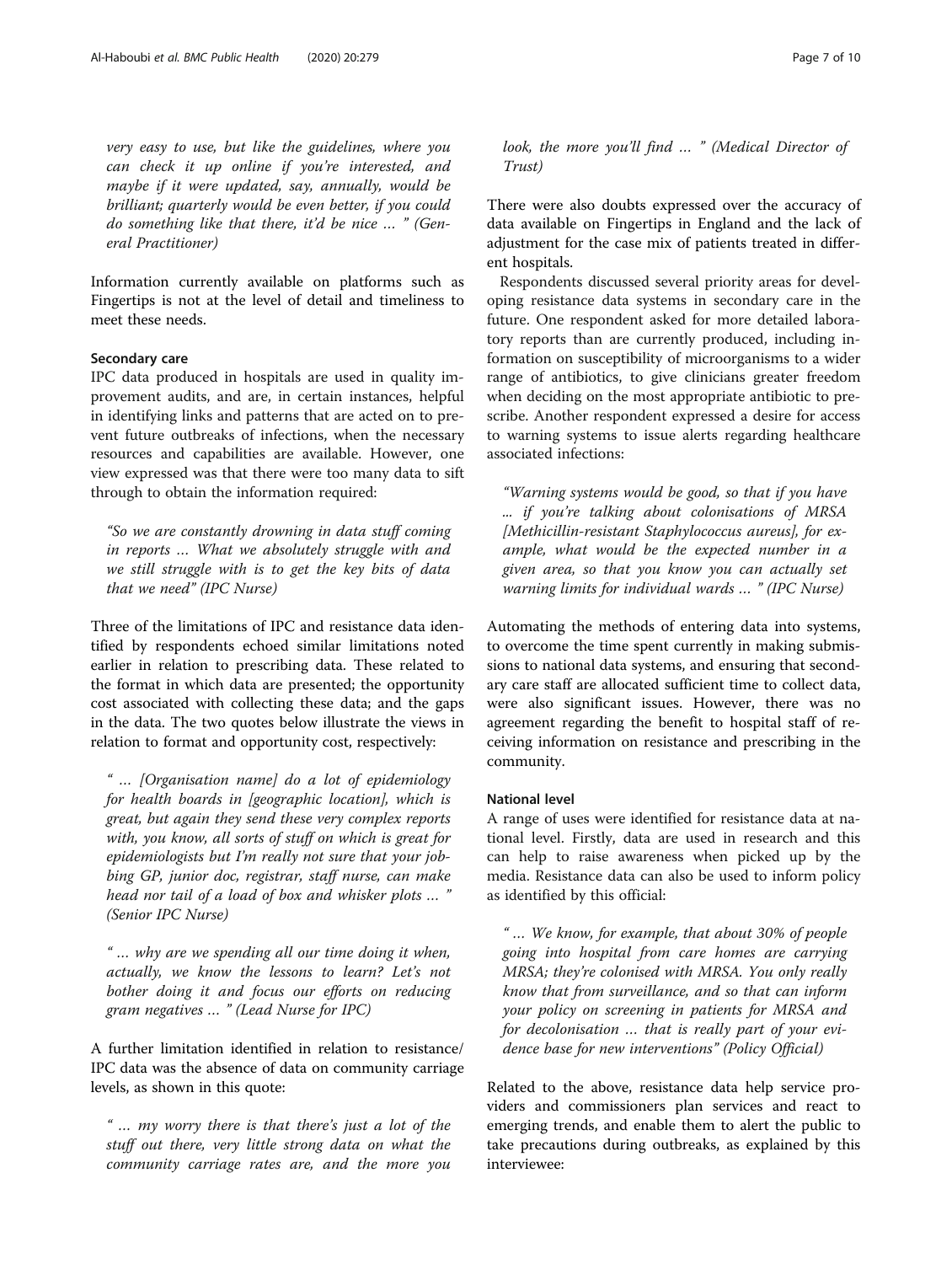" … it's there for the use of healthcare professionals to try and pre-empt what's going to come in the door of casualty. So, you know in the summertime, you're going to get more food poisoning and D&V [diarrhoea and vomiting] type illnesses coming through, but also then it lets the general public know that there might be something circulating … " (Consultant Microbiologist)

However, one view expressed by an official at Health Protection Scotland was that it was not necessarily helpful to provide the details of the sensitivities of microorganisms associated with local outbreaks to national level officials, as there is no need to act in the majority of these instances, and it would be more prudent to let the disease take its natural course than try to intervene in all local outbreaks.

Generally, it was felt that the UK was in a much stronger position with regard to data generation now than at the launch of the Strategy in 2013. However, there were limitations identified with resistance/ IPC data at the national level. The first was related to negative microbiology test results often not being reported, shown in this quote:

" … we don't know who gets samples sent so, and that's quite important because we don't know the positive predictive value of samples and we don't understand sort of who is getting tested and are the right people getting tested so, because we don't have the negative results." (Policy Official)

Additionally, clinical guidelines do not support testing in all instances:

" … the guidelines at the moment nationally, and in many cases internationally, recommended that the first episode of infection doesn't have a urine sent, you just treat based on empiric guidance." (Policy Official)

The second gap was in relation to the limited dissemination of the results of point of care tests that report on the susceptibility of microorganisms to antibiotics, as shown by this interviewee:

" … And increasingly in the era of modern analytics, we don't have any point of care testing results, the results that are done on that … And that again is quite important because increasingly people are tested for things like carbapenems producing bacteria by molecular methods rather than by traditional susceptibility testing." (Policy official)

This could suggest that the quality of surveillance systems may deteriorate in the future if they do not incorporate the results of rapid diagnostic tests, as their use increases.

The final gap was the absence of reporting of vaccinations (other than 'flu vaccinations) and cases of sepsis alongside other indicators in England. Confidentiality was raised as a challenge when reporting a potentially small number of cases without breaching the relevant data protection legislation.

Respondents identified four main areas for improvement of the national level resistance/ IPC data. Firstly, an informant identified a benefit in transferring all data to one place, which would enable types of data analysis that would not be possible otherwise, acknowledging that this might not be permitted due to research and data governance restrictions. Secondly, both positive and negative cases should be reported through surveillance reporting networks to give a more complete picture. Another informant reiterated the need for e-prescribing at all levels of care and sentinel surveillance programmes at national level for key drug-bug combinations that are expected to present challenges in the future.

Thirdly, there was need to obtain a better understanding of AMR in the environment, as part of a "One Health" Approach as explained by this expert:

" … In [geographic location], we don't have a lot of carbapenemase producers or at least we haven't detected a lot of carbapenemase producers, but we don't know what's sitting out in the community and it would be nice to get surveillance cultures. That's where One Health can come in. Is it worthwhile going down the lines of sampling sewage and things like that to look for the things that are coming up from human health, because we don't know what's out there? (Consultant Microbiologist)

Finally, it was suggested that the development of "intelligent systems" could help guide prescribers and introduce helpful variation in prescribing patterns designed to limit the emergence of resistance. The following quote illustrates how such a system could operate:

" … you have data to say Mrs Bloggs comes in and she's got a UTI. You want to treat her and the system will say she's had these antibiotics before, this has been the resistance patterns, it would randomly generate an antibiotic. That would be the preferred process so it gets diversity built into the system." (Consultant Pharmacist in Antimicrobials)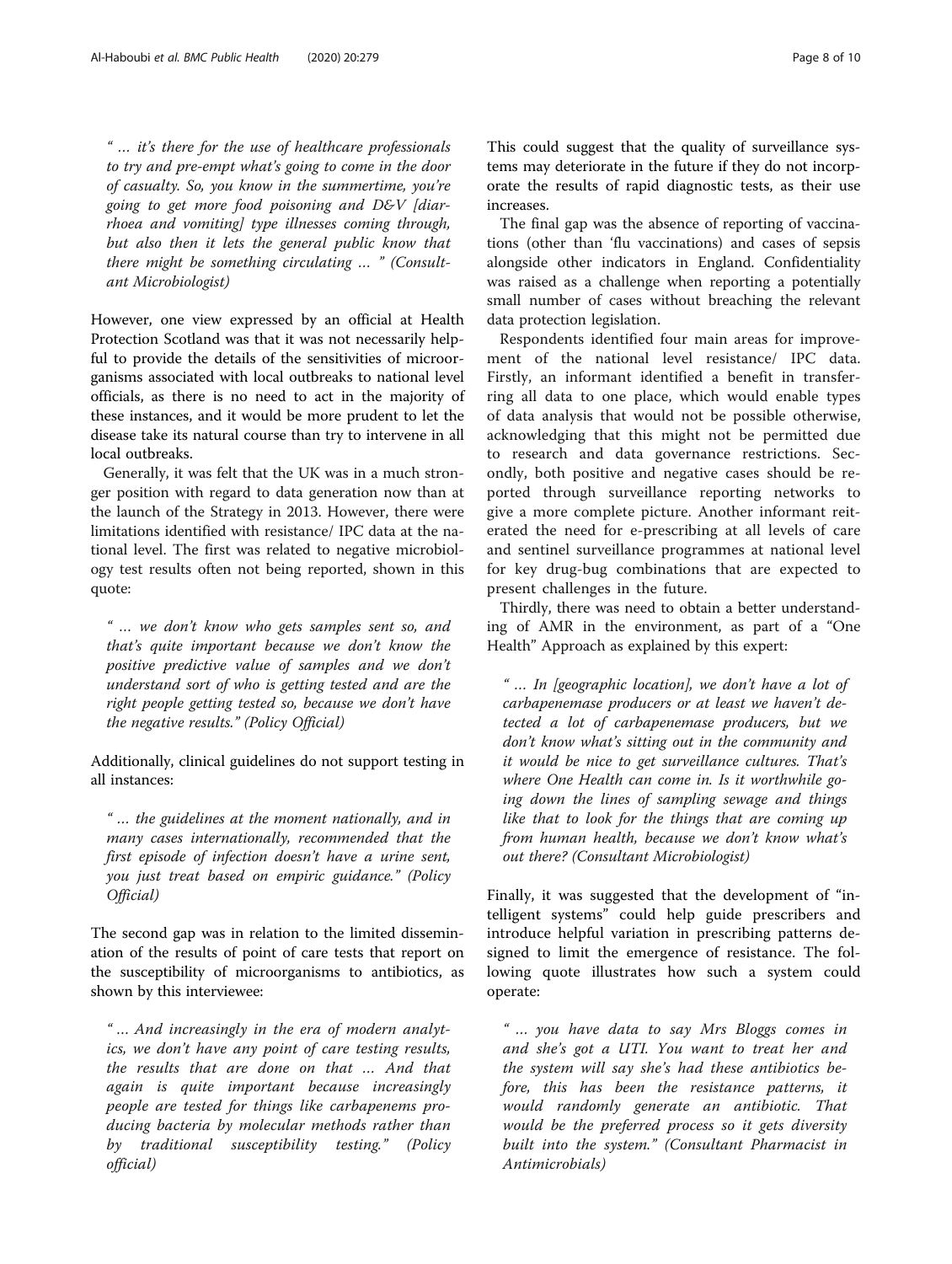# **Discussion**

# Main findings

Health care professionals in the UK perceive antimicrobial use and resistance data provided by surveillance systems as helpful in a number of ways. However, some respondents were sceptical about the benefits for reasons that relate to the data themselves (including the way they are presented) and the overall system in which clinicians operate.

First, several gaps were identified in the coverage of current antimicrobial utilisation surveillance systems. The gap in relation to data on private healthcare practice and internet prescribing concurs with the findings of the mapping exercise of existing systems that we conducted as part of this research [\[10](#page-9-0)]. The gap in the information available on prescribing in secondary care was attributed to the fact that not all NHS Trusts in the UK were using e-prescribing systems. A survey conducted in 2017 suggested that 58% of Trusts in England did not have an advanced e-prescribing system in place [\[14](#page-9-0)]. The new UK National Action Plan [[9\]](#page-9-0) has identified the introduction of e-prescribing as part of electronic health records as one of its goals to reach by 2025. However, whilst investing in e-prescribing in secondary care is expected to improve the quality and ease of accessing data on prescribing, and may aid antimicrobial stewardship initiatives, the introduction of such systems can be costly, with the investment not always translating into improved productivity, a phenomenon commonly referred to as the "IT Productivity paradox" [[15\]](#page-9-0). The research evidence for the benefits of e-prescribing is limited but a recent review looking at its wider impact in secondary care in the UK concluded that, overall, it had resulted in improved patient safety  $[16]$  $[16]$ . An important factor in this relates to whether electronic prescribing operates as a stand-alone system, or a modular system integrated with other aspects of care. Although the latter can be more convenient for users, interfacing with other systems can be even more challenging to implement [[17\]](#page-9-0).

Second, there is need for an agreed definition of "appropriate prescribing" in relation to the use of antibiotics. Whilst this was highlighted by more than one respondent, ensuring that clinicians follow guidelines on appropriate prescribing is not a straightforward process [[18\]](#page-9-0) and may lead to clinicians feeling that they are being "micro-managed". Careful benchmarking between comparable services with comparable patient populations (if available) might overcome scepticism or opposition.

Third, the risk of healthcare professionals underprescribing antibiotics has been identified in published literature as a potential danger associated with the introduction of prescribing guidelines [\[19\]](#page-9-0). However, there is no published research that has demonstrated an association between the provision of publicly available data on prescribing rates of professionals and underprescribing of medications. This is an area that requires further research.

Fourth, respondents identified the importance of systems that not only facilitate entering and processing data but also present data in an accessible format. The US Centers for Disease Control and Prevention (CDC) identified "simplicity" as one of the nine attributes for assessing the performance of a health surveillance system [[20\]](#page-9-0). By that, CDC included aspects such as the methods for analysing and disseminating the data, the time spent on preparing the data for dissemination, and the time required to maintain the system. A consideration of the extent to which UK systems meet the criterion of simplicity is beyond the remit of this paper but will be addressed in a separate publication. There is potentially also a greater role for training at the local level on how to collect, synthesise and interpret surveillance data, as currently there may be a risk of over-reliance on the expertise of a few individuals who have acquired the necessary skills, and who might leave a vacuum when they move to another organisation. This is an area for further investigation as part of workforce planning.

Finally, comparing the surveillance systems and platforms that are available with respondents' awareness of these systems, it is evident that there is a mismatch between the two. This could be explained in part by the fast pace at which these systems (especially the Fingertips Portal) are developing. There is a need to raise awareness of the data systems and outputs already available to stakeholders in each country of the UK, and how they can be used locally, which could be achieved through better cascading of information and reports to potential users.

# Limitations

One limitation of this study is that we did not interview data analysts whose role is to process data and present it to policy makers and clinicians. Their views could differ from other users of data. Another limitation was that we did not interview representatives of some non-medical prescribers, such as dentists, whose access to data differs from that of doctors and varies across the four countries of the UK [\[10](#page-9-0)].

# Conclusions

We recommend that further efforts be made to raise awareness of the data platforms that are available to health care professionals in different settings and their potential value, and to ensure that these systems are more easily accessible. Additionally, any skills gaps at local level in how to manipulate and use the data that are currently available need to be identified and addressed, potentially requiring